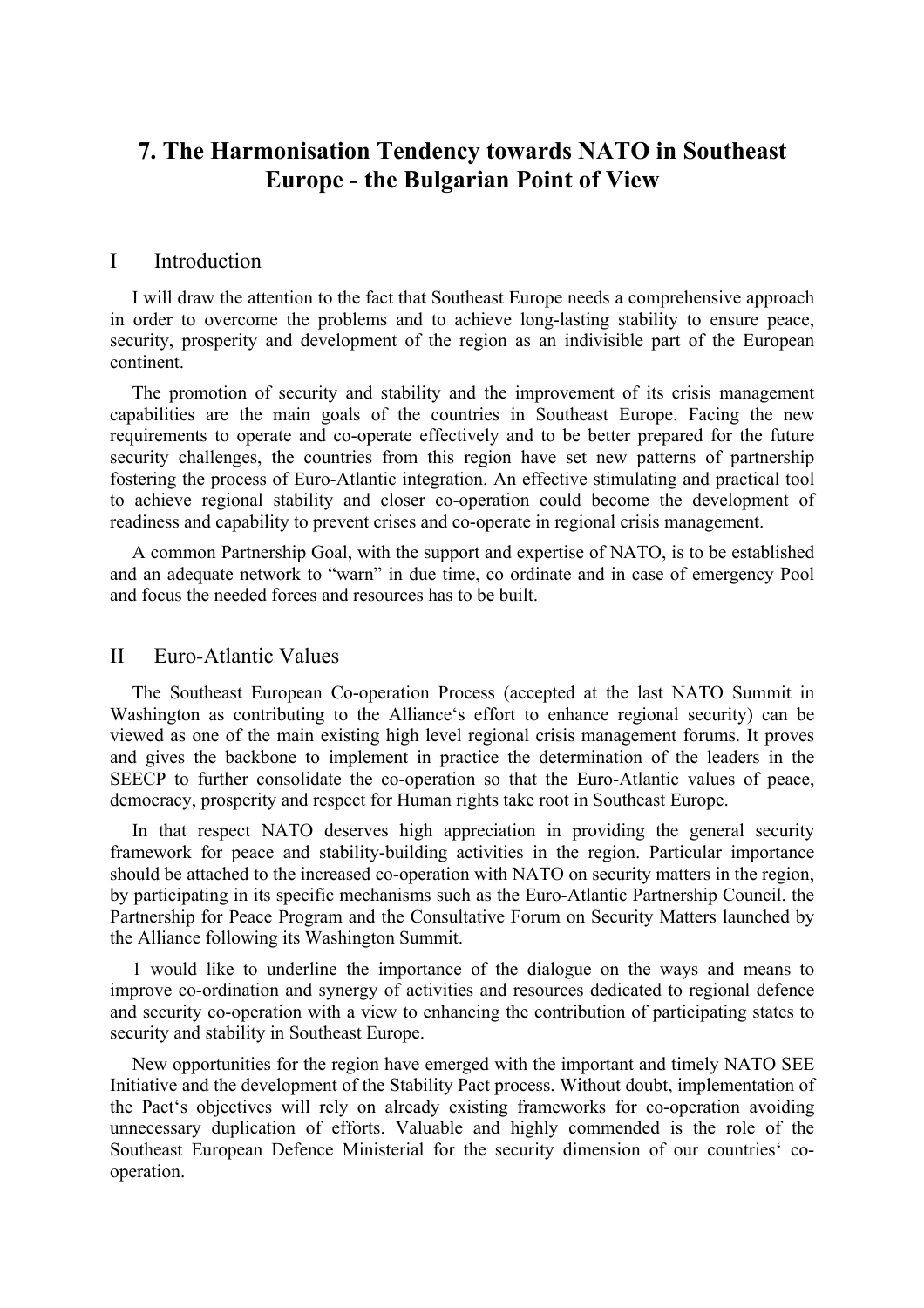Taking into consideration the commonality of the security challenges in our region, the necessity of finding flexible common mechanisms for their neutralisation has emerged as a leading priority. The establishment of the Multinational Peace Force in South Eastern Europe (MPFSEE) is a bench mark in this respect. The political grounds, incentives and goals of the States-Parties to the Agreement on the MPFSEE are clearly stated by themselves in the preamble of the Agreement. lt is explicitly declared that political-military co-operation is a key element in strengthening the European capabilities in the fields of security and defence. lt is important to bear in mind that the states as well as the parties have declared their commitment to enhance interoperability based on NATO standards and to the regional security and stability, and commitment to foster good neighbourly relations among the countries of Southeast Europe in the context of the Southeast Europe Defence Ministerial (SEDM) process and the Euro-Atlantic Partnership Council (EAPC) in the spirit of Partnership for Peace (PfP). The role and the significance of the MPFSEE in the political decision making process in Southeast Europe is probably most clearly revealed by the mechanism for political and military consultations, exchange information and decision making, provided for in the Agreement itself.

## III Priority Interest

An important area of priority interest which should be pointed out is the regional cooperation in the field of civil-military emergency planning and disaster relief The development of an integrated approach to crisis management and the improvement of awareness of potential problems are key issues of crisis prevention.

We need more harmonised efforts to:

• Develop a maximum degree of publicity and public knowledge on civil military activities related to crisis management.

• Institutionalise information exchange within Southeast Europe on military reform issues.

• Harmonise education - prepare the required manpower to accomplish both Alliance's new missions and collective defence, as well as be able to operate in multinational staffs following NATO procedures. Special emphasis should be given to professional and language training for the needs of the Services, and for working a multinational environment.

• Establish a crisis management information network system and develop mechanisms and procedures for action in possible crises situations.

• An important and essential area for the co-operating countries could be meeting NATO standards in the field of security through legislative adaptation and institutional development of mechanisms for the protection of classified information.

Some of the key considerations in weighing these options are their burden-sharing implications. And burden-sharing should be understood broadly to comprise not only direct costs but also benefits.

A major contribution to the stability is to identify together the risks and challenges, streamline the assessments, create the necessary regional and partnership objective awareness of problems, ensure common understanding, use and implement unified doctrines and terms, promote and back up co Operation efforts and foster a co-operative attitude by the International organisations and NGOs.